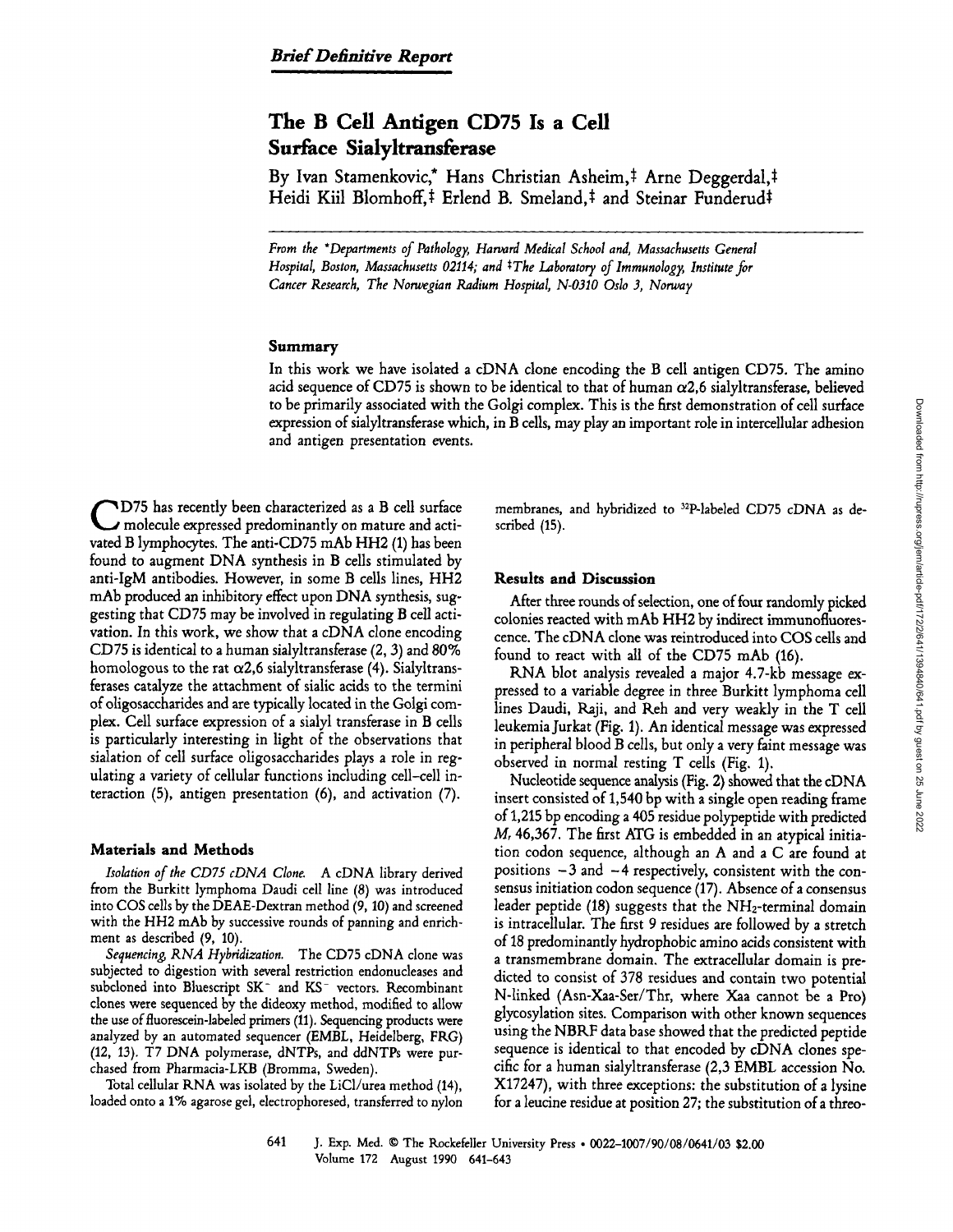# **ABCDEF**



Figure 1. RNA blot analysis of human B and T cells and cell lines hybridized to CD75 cDNA probes. (Lane  $A$ ) Burkitt lymphoma Daudi; (lane B) Burkitt lymphoma Raji; (lane C) Burkitt lymphoma Reh; (lane  $D$ ) T cell leukemia Jurkat; (lane  $E$ ) normal resting T cells; (lane  $F$ ) peripheral blood  $B$  cells.

nine for an arginine residue at position 73; and the absence of <sup>a</sup> histidine residue at position 72 rendering the CD75 sequence one residue shorter than the predicted sialyltransferase sequence (3). Comparison of CD75 with rat  $\alpha$ 2,6 sialyltransferase (4) showed 80% homology. The region of greatest divergence between rat and human sequences occurs between residues <sup>34</sup> and 106, where the homology is only 50%. No homologies with other known proteins were found.

Sialyl transferases belong to the broad family of glycosyltransferases, a group of integral membrane proteins of the endoplasmic reticulum and Golgi apparatus involved in the

synthesis of glycoprotein and glycolipid sugar chains (19). Although all of the cloned glycosyltransferase genes encode type II integral membrane proteins, the amino acid sequences bear little homology to each other (19) . However, interspecies homology for each enzyme is highly significant (19) .

 $\beta$ -Galactoside  $\alpha$ 2,6 sialyltransferase, like other members of the sialyltransferase family, catalyzes the transfer of sialic acid to the terminal positions of the carbohydrate groups of glycoproteins in the general reaction:  $CMP-SA + HO$  acceptor-CMP + SA-O-acceptor  $(4)$ . The principal localization of sialyltransferases is believed to be the Golgi apparatus where they participate in post-translational glycosylation pathways. The present work suggests that an additional major site of sialyltransferase expression, at least in B cells, is the cell surface, which may have several important functional implications.

Sialic acid is an important constituent of many cell surface proteins and is believed to help conceal surface structures in certain circumstances (20) . In tumors, sialation of histocompatibility antigens may provide a shield against recognition by cytolytic T cells (7, 21) . In physiologic situations, sialic acid may regulate homotypic adhesion of N-CAM (22) and antigen presentation by accessory cells (6).

B cells are highly motile and communicate with <sup>a</sup> variety o£ other cell types as well as components of the extracellular matrix. Activation induces modifications in the B cell phenotype, particularly with respect to cell surface expression of molecules involved in cell-cell adhesion and antigen presentation. By virtue of its capability to modify cell surface molecules, the sialyltransferase CD75 may play an important role in several sectors of B cell biology and provide a possible mechanism for B cell malignancies to elude immune surveillance.

|            | 1 TGGAAGCTCTGCATCCCTTCTCCCATACCTTGCTCTACACATCTCTTCATGTGTATCCTCTGCAGCATCCTTGATGATAAACCAGTAAATATGAGTTTTGATCATCCTGAGAAAATGGGC<br>121 CTTGGCCTGCAGACCCAATAAAACTTCCTCGAATGGATAATAGTGCAAATTCCTGTGGACCTGAAGGGCCTGCCGCCCTTGTGGGGATTAGCCAGAAGCACGCTTGTTTTCCCGCTCAG |              |     |              |            |              |      |              |                |     | M           | TH  |              | T. |                | <b>NLKKK</b>  |   |     |   |         | s            | $\mathbf{C}$ |          |              |    |         |    |              |         |         |         |      |     |      |     |      |    |    |                  |  |
|------------|-----------------------------------------------------------------------------------------------------------------------------------------------------------------------------------------------------------------------------------------------------------|--------------|-----|--------------|------------|--------------|------|--------------|----------------|-----|-------------|-----|--------------|----|----------------|---------------|---|-----|---|---------|--------------|--------------|----------|--------------|----|---------|----|--------------|---------|---------|---------|------|-----|------|-----|------|----|----|------------------|--|
| 31         | 361 AGAAAGGGAGTTACTATGATTCCTTTAAATTGCAAACCAAGGAATTCCAGGTGTTAAAGAGTCTGGGGAAATTGGCCATGGGGTCTGATTCCCAGTCTGTATCCTCAAGCAGCACCCAGG                                                                                                                              | K G          | - S | <b>Y</b>     | Y.         | $\mathbf{D}$ | -S   | - F          |                | K L | $O_T$       |     | KE           |    | -F             | OVLKSLGKLAMG  |   |     |   |         |              |              |          |              |    |         |    | s            | D.      | s       | $\circ$ | s.   | v   |      | - S | s    |    |    | o p              |  |
| 71         | 481 ACCCCACAGGCCGCCAGACCCTCGGCAGTCTCAGAGGCCTAGCCCAAGGCCAAACCAGAGGCCTCCTTCCAGGTGTGGAACAAGGACAGCTCTTCCAAAAACCTTATCCCTAGGCTGCAAA<br>P                                                                                                                        |              | G   | R            | $^{\circ}$ | T            |      | G            | - S            |     |             | R G | L            | A  |                | KAKP          |   |     | E | A       | s            | F            | $\Omega$ | v            | w  | N       | к  | D.           | s       | s       | s       | к    | N   |      |     | P    | R. |    | O K              |  |
| 111        | 601 AGATCTGGAAGAATTACCTAAGCATGAACAAGTACAAAGTGTCCTACAAGGGGCCAGGACCAGGCATCAAGTTCAGTGCAGAGGCCCTGCGCTGCCACCCTCGGGACCATGTGAATGTAT                                                                                                                              |              |     | I WK N       |            | YU.          | -S   | M            | N              |     | <b>KYKV</b> |     |              | s  |                | Y K G         |   | P   | G | P       | G            | T            | к        | F            | s. | A       | E  | A            | т.      | R       | c       | - 11 |     | LRD. |     | . н. |    |    | v s<br>$---CHO-$ |  |
| 151        | 721 CCATGGTAGAGGTCACAGATTTTCCCTTCAATACCTCTGAATGGGAGGGTTATCTGCCCAAGGAGAGATTAGGACCAAGGCTGGGCCTTGGGGCAGGTGTGCTGTTGTGTCGTCAGCGG<br>м                                                                                                                          | v            | E.  | v            |            | D.           | F    | P            | F              | N   | $---CHO---$ | -S. | F.           | W  | E              | G             | Y | п.  | P | к       | E            | s.           | T        | $\mathbf{R}$ | T. | K       | A  | G.           | P       | w       | G       | R    | C   | A    | v   | v    | s  | s  | AG               |  |
| 191        | 841 GATCTCTGAAGTCCTCCCAACTAGGCAGAGAAATCGATGATGATGAGGCAGTCCTGAGGTTTAATGGGGCACCCACAGCCAACTTCCAACAAGATGTGGGCACAAAAACTACCATTCGCC<br>s                                                                                                                         | л.           |     | K S          | s          | $\circ$      | . т. | G            | $\mathbf{R}$   | E T |             | Ð   | D.           | н  |                | D A V L R F N |   |     |   |         |              | G            | A P      |              | T. | A       | N  | <b>F</b>     | $\circ$ | $\circ$ | D       |      | G   | T    | к   |      |    |    | $R$ L            |  |
| 961<br>231 | TGATGAACTCTCAGTTGGTTACCACAGAGAAGCGCTTCCTCAAAGACAGTTTGTACAATGAAGGAATCCTAATTGTATGGGACCCATCTGTATACCACTCAGATATCCCAAAGTGGTACC<br>м                                                                                                                             | N            | s.  | $\circ$      | Т.         | v            | T.   | T.           | F <sub>c</sub> |     | KRF         |     | $T_{\rm{c}}$ | K  | D <sub>S</sub> |               |   | LY. |   | N E G   |              | $\mathbf{T}$ | L.       | T            | v  | w       | n. | P            | s       | v       | Y       | н    | -S. | n    | T   | P    |    |    | Y O              |  |
| 271        | 1081 AGAATCCGGATTATAATTTCTTTAACAACTACAAGACTTATCGTAAGCTGCACCCCAATCAGCCCTTTTACATCCTCAAGCCCCAGATGCCTTGGGAGCTATGGGACATTCTTCAAGAAA<br>N                                                                                                                        | P            | D.  | Y            |            | F            | F    | N            | N              |     | Y K T       |     |              |    |                | YRKLH         |   | P   | N | $\circ$ | $\mathbf{P}$ | F            | Y.       | $\mathsf{T}$ | Ι. | K       | P  | $\circ$      | м       | Р       | W       | Е.   |     |      | D.  |      |    | O. | R T              |  |
| 311        | 1201 TCTCCCCAGAAGAGATTCAGCCAAACCCCCCATCCTCTGGGATGCTTGGTATCATCATGATGACGCTGTGTGACCAGGTGGATATTTATGAGTTCCTCCCATCCAAGCGCAAGACTG<br>s.                                                                                                                          | $\mathbf{P}$ | Е.  | F.           | T.         | $\Omega$     | P    | N            | P              | P   | s           | s   | G            | м  |                | G.            | T | T   |   |         | M M T        |              | L        | c            | D. | $\circ$ | v  | <sup>n</sup> | т.      | Y       | E.      | F    | т.  | P    | s.  | KR   |    | к  | ת יד             |  |
| 351        | 1321 ACGTGTGCTACTACTACCAGAAGTTCTTCGATAGTGCCTGCACGATGGGTGCCTACCACCCGCTGCTCTATGAGAAGTATTTGGTGAAGCATCTCAACCAGGGCACAGATGAGGACATCT<br>v                                                                                                                        | $\mathbf{C}$ | Y   |              | Y          | $\circ$      | к    | F            | F              | D.  | s           | A   | C            | T  | м              | G             | A | Y   | н | P       | L.           | L.           | Y.       | E.           |    | N       | т. | v            | к       | н       | τ.      | N    | o   |      |     |      |    | n  | T Y              |  |
| 391        |                                                                                                                                                                                                                                                           | т.           | G   | $\mathbf{K}$ | A          |              | T L  | $\mathbf{P}$ | G              | F   | R           | T   | $\mathbf{T}$ | н  | c              |               |   |     |   |         |              |              |          |              |    |         |    |              |         |         |         |      |     |      |     |      |    |    |                  |  |

Figure 2. Nucleotide and deduced amino acid sequence of CD75. The predicted transmembrane domain is underscored. Potential sites of N-linked glycosylation are indicated  $-CHO-$ .